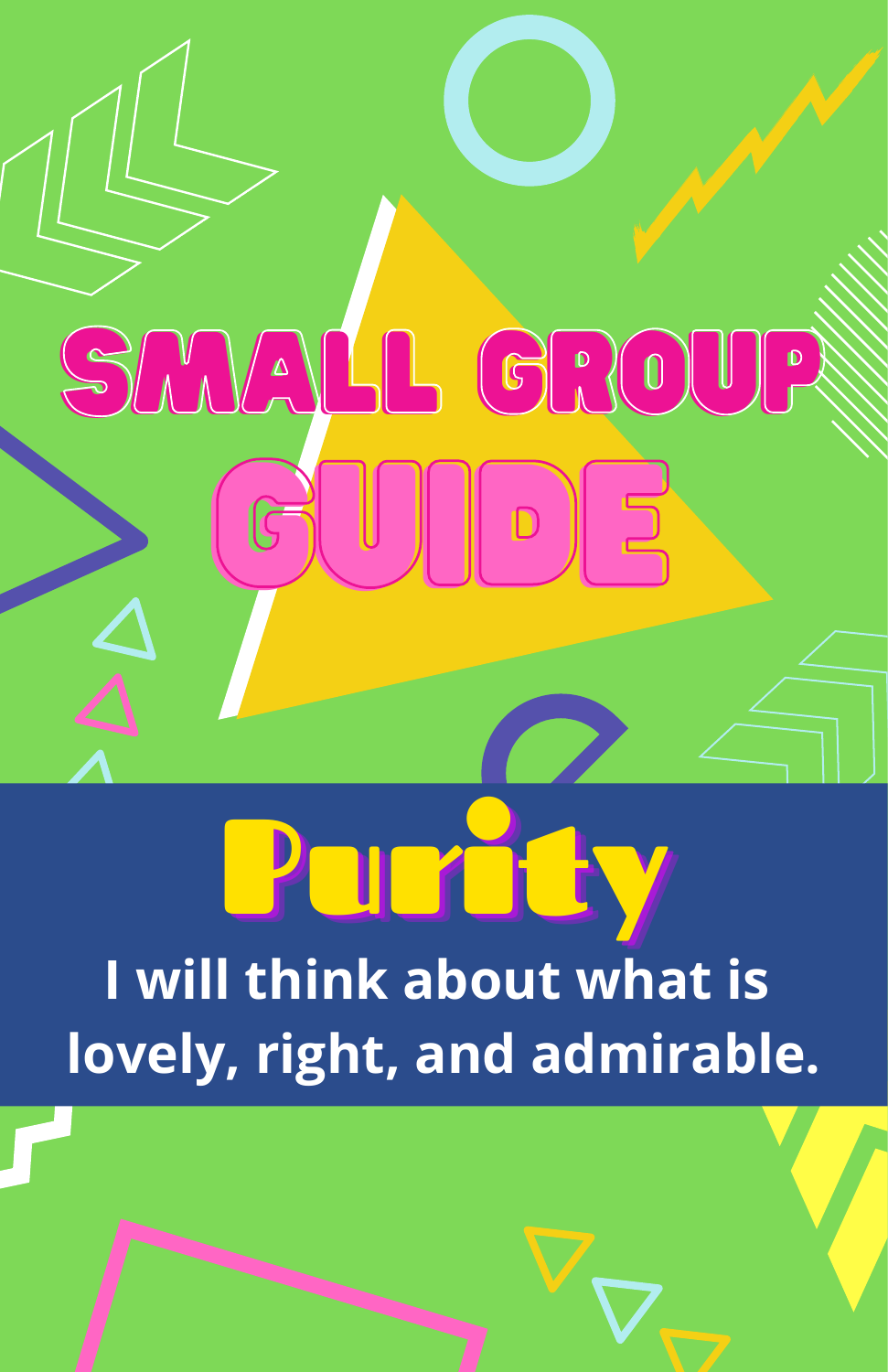### **Leader Guide Purity**

#### **Engage:**

For this lesson you will need a mirror and a sharpie. Have the kids talk about things in their lives that they sometimes struggle with. It could be certain sins, thoughts, etc. Write them on the mirror. Make sure to fill up the entire mirror so it is hard to see their reflection. Have the kids look at the mirror and see if they can see themselves as clear as they should.

Talk about how these things don't reflect who we are in Christ. We need to ask God to forgive us of our sins. Take a Clorox wipe and begin to wipe the mirror off as you are talking about this. When we think about what is pure, right and admirable, we allow our lives to reflect Him and what God has created us to be.

#### **Discuss:**

#### **Have the kids open their Bibles and read together Philippians 4:8**

Our Bible verse today talks about the importance of thinking about things that are true, honorable, right, pure, lovely, and admirable. The more we think about these things, the more we will become that way.

- Why do you think the things we watch and listen to are so important?
- When we are struggling with our thoughts, who can we turn to for help?
- What does the word *purity* mean, and why is it important?

#### **Response:**

Give each of the kids a piece of white paper and white crayons. Tell the kids that when we are struggling with something, we can turn to Jesus. The Bible even talks about how our sins are forgiven and become white as snow. Have the kids use the white crayons on the white paper to list areas in their lives they need help with. It could be their thoughts, things they are watching on tv, or things they are listening to. Explain that when God forgives their sins, He no longer sees them, just like how they can't see the white print on the white paper. Encourage them to ask God to help them live a life that is pure.

**Memorize:** And now, dear brothers and sisters, one final thing. Fix your<br>
and loyely, and admirable. Think about things that are **thoughts on what is true, and honorable, and right, and pure, and lovely, and admirable. Think about things that are excellent and worthy of praise. (Philippians 4:8, NLT)**

Write the memory verse down on index cards. Divide the class into small groups and give each group a memory verse card. Have each group create motions to the verse. Then let the groups lead the rest of the class in the motions and in saying the memory verse together.

### **Create:**

Have the kids create two-ingredient playdough. You will need white hair conditioner and cornstarch. Mix two parts cornstarch to one part hair conditioner in a bowl. Have the kids knead it together to create amazing, soft playdough.

With their playdough have the kids create a heart. Tell the kids to place the heart somewhere in their house as a reminder to keep their thoughts on God.